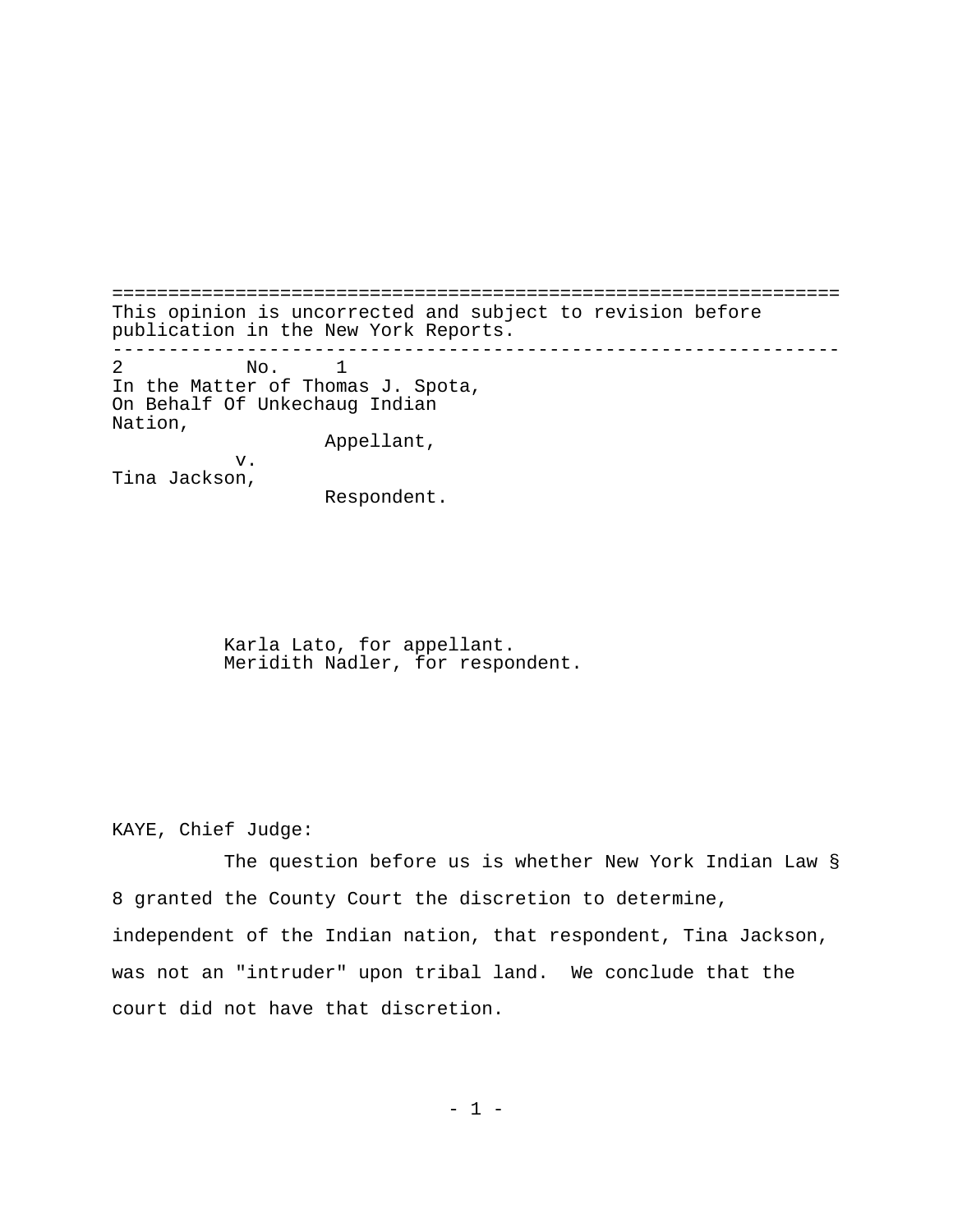In the 1980s, George Jackson (the "husband"), a bloodright member of the Unkechaug Indian Nation, received an allotment of land located at 165 Poospatuck Lane on the Poospatuck Indian reservation. $1$  In 1985 he moved to the allotment with his wife, respondent Tina Jackson (the "wife"), a non-Indian non-tribal member, and their three sons, George Jr., Timothy and Mohammad. Under the Poospatuck tribal by-laws, she was permitted to reside on the allotment by derivative right as the spouse of a member who exercised his right to reside on an allotment on the reservation. The couple lived on the reservation between 1985 and 1988 and then moved off of the reservation for approximately 14 years.

In August 2002, the family returned to 165 Poospatuck Lane. With the assistance of the Unkechaug Tribal Council and the tribe, and at her expense, the wife substituted a trailer for

 $^1$  The Unkechaug Nation, also known as the Poospatuck Indian Nation, is recognized by the State of New York (see New York Indian Law Article 10, "The Poospatuck (Unkechauge) Indian Nation" §§ 150-153). For the Unkechaug, the right of occupancy on an allotment remains collectively with the tribe but must be granted to individual blood right members unless they have been convicted of a crime, violated Poospatuck Law, or deemed undesirable by a majority of tribal members (see Poospatuck Tribal Rules, Customs and Regulations).

The reasons why the tribe is not also federally recognized are discussed in the Whipple Report at 54, 1948 Hearings, 217, H.R. Report 2503, 82d Cong., 2d Sess. 531, 593 [1952]; see also Gerald Gunther, Governmental Power and New York Indian Lands--A Reassessment of a Persistent Problem of Federal-State Relations, 8 Buff. L. Rev. 1, 22 n. 130 [1958-59].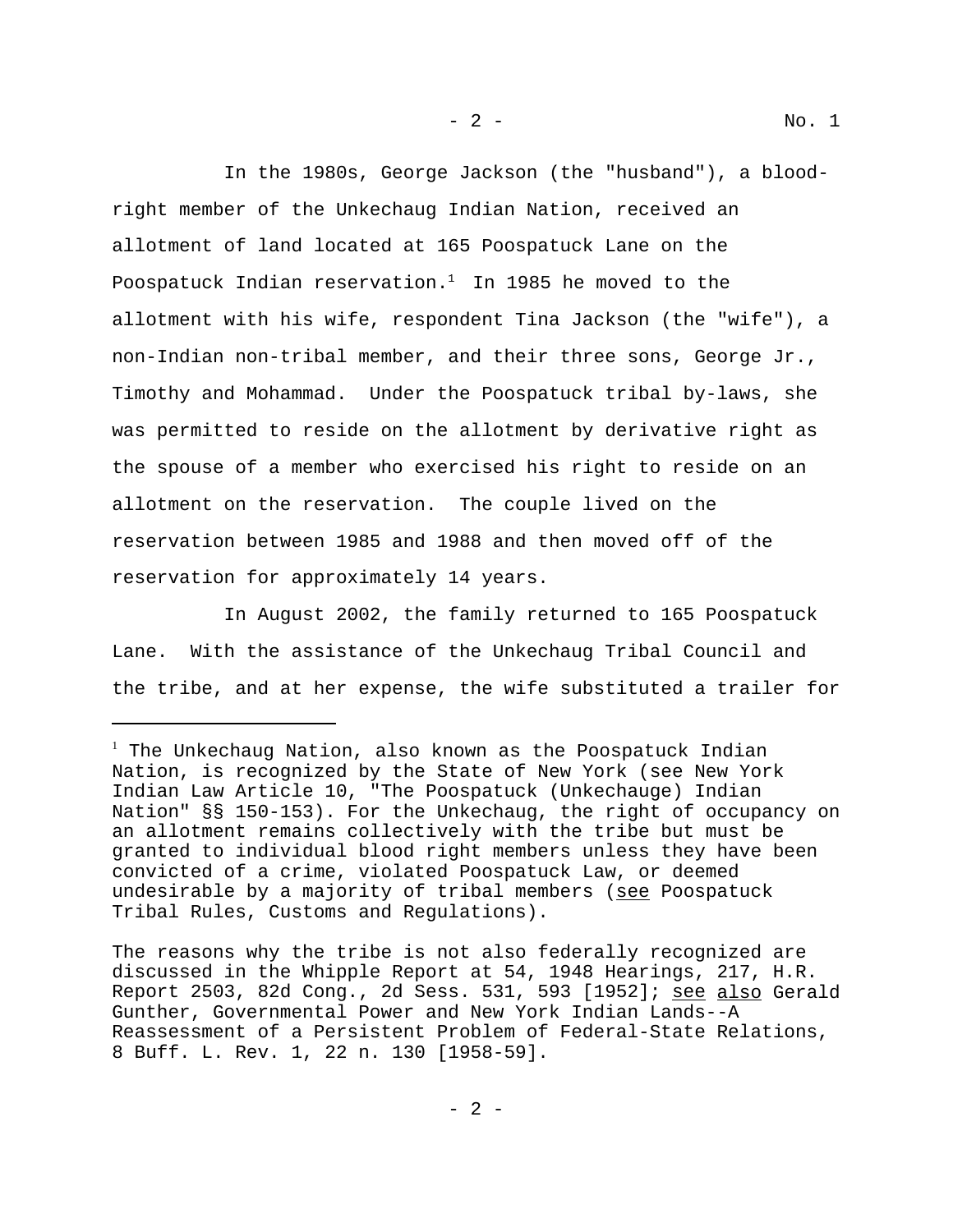her family to live in on the allotment. During the winter of 2003, she reported an instance of spousal abuse to the tribe. That same year, while the wife continued to reside on the allotment with her husband and their three sons, she took him to court to obtain child support, and had his wages garnished. In January 2004, she obtained an order of protection against him from Family Court. He moved out in early February 2004.

On February 25, 2004, after he had left the family residence, the husband effected a transfer of his interest in the allotment to his brother Glenn, who then requested a meeting with the Tribal Council to discuss "getting Tina Jackson off of my land [a]s soon as possible." On April 12, 2005, Glenn officially asked the Council to remove the wife from the property. In early May, two Trustees of the Council by letter demanded that she vacate the property by June 2, 2005, or be subject to prosecution as an intruder. After she failed to leave voluntarily, six out of seven Council members authorized the District Attorney to initiate removal proceedings against her, and the present proceeding ensued.

 County Court, after a hearing, concluded that although deference must be given by courts to Indian tribes, "the cases . . . make clear that courts must make a legal determination, independent of the Indian nation, as to whether or not a person is an intruder." Citing Hennessy v Dimmler (90 Misc2d 523 [Onondaga County Ct 1977]), the court found that

- 3 - No. 1

- 3 -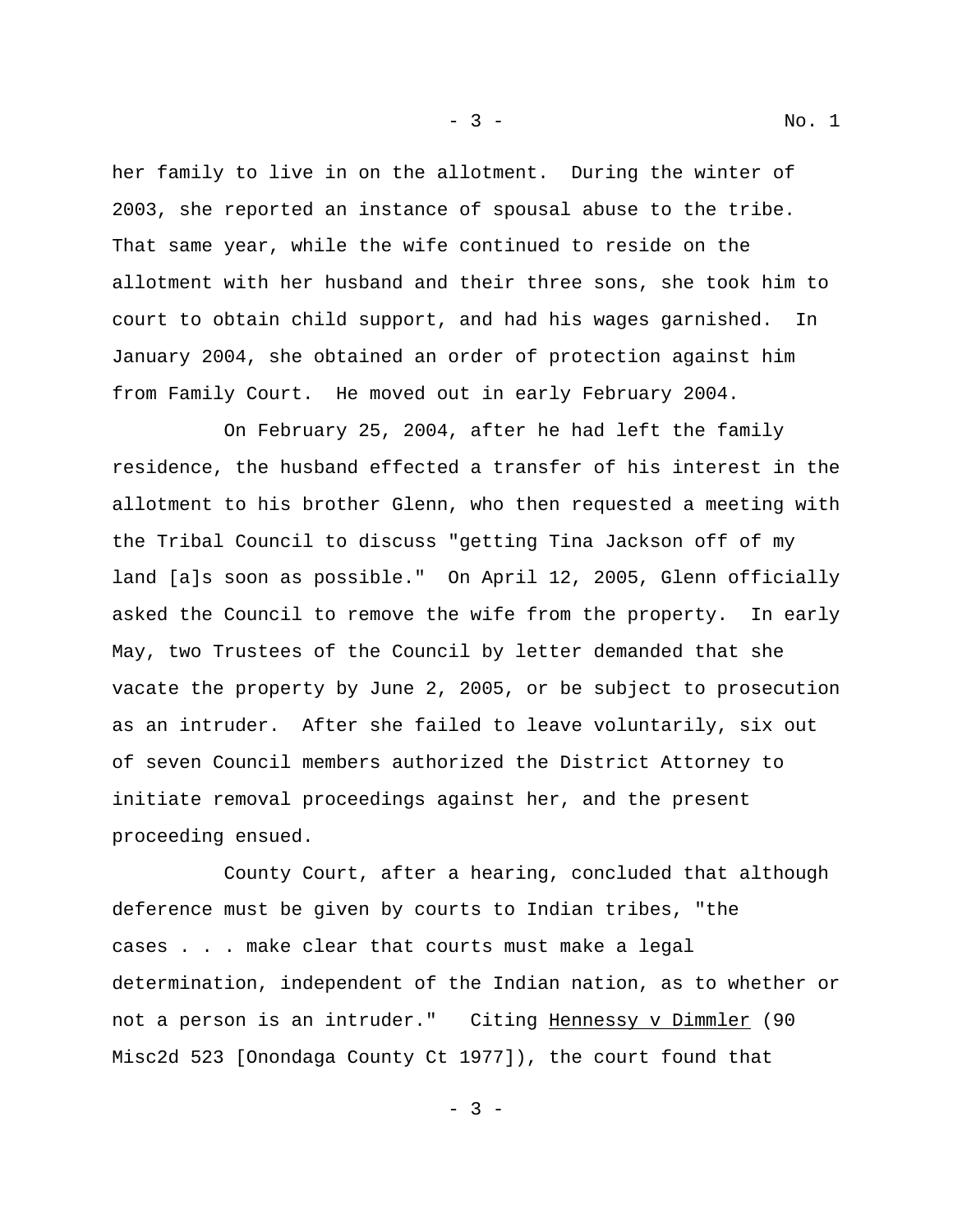"persons who had resided on the reservation for many years were not intruders since they did not force their way onto the reservation 'without leave or welcome.'" The wife, it determined, was such a person. Moreover, as finding her an intruder "would be ordering a separation of the mother and her three sons," then 18, 19 and 24, and under New York law the right of support extended until a child reached the age of 21, the court concluded that her right to reside upon the allotment would continue as long as one of her blood-right member children under 21 years of age resided on the allotment. (The Jacksons' youngest child will turn 21 in September 2008.) The Appellate Division unanimously affirmed. We now reverse.

## Analysis

 Titled "Intrusions on tribal lands," New York Indian Law section 8 provides:

"Except as otherwise provided by law, no person shall settle or reside . . . upon any lands owned or occupied by any nation, tribe or band of Indians, except the members of such nation, tribe or band. . . . Any lease, contract or agreement in violation of this section shall be void. The county judge . . . upon complaint made to him, of a violation of this section, shall . . . . take proof of the facts alleged in the complaint, and shall determine whether such person is an intruder upon the lands of such reservation."

This appeal asks us to decide the scope of the directive that the county judge "shall determine whether such person is an intruder." To resolve this open issue, we have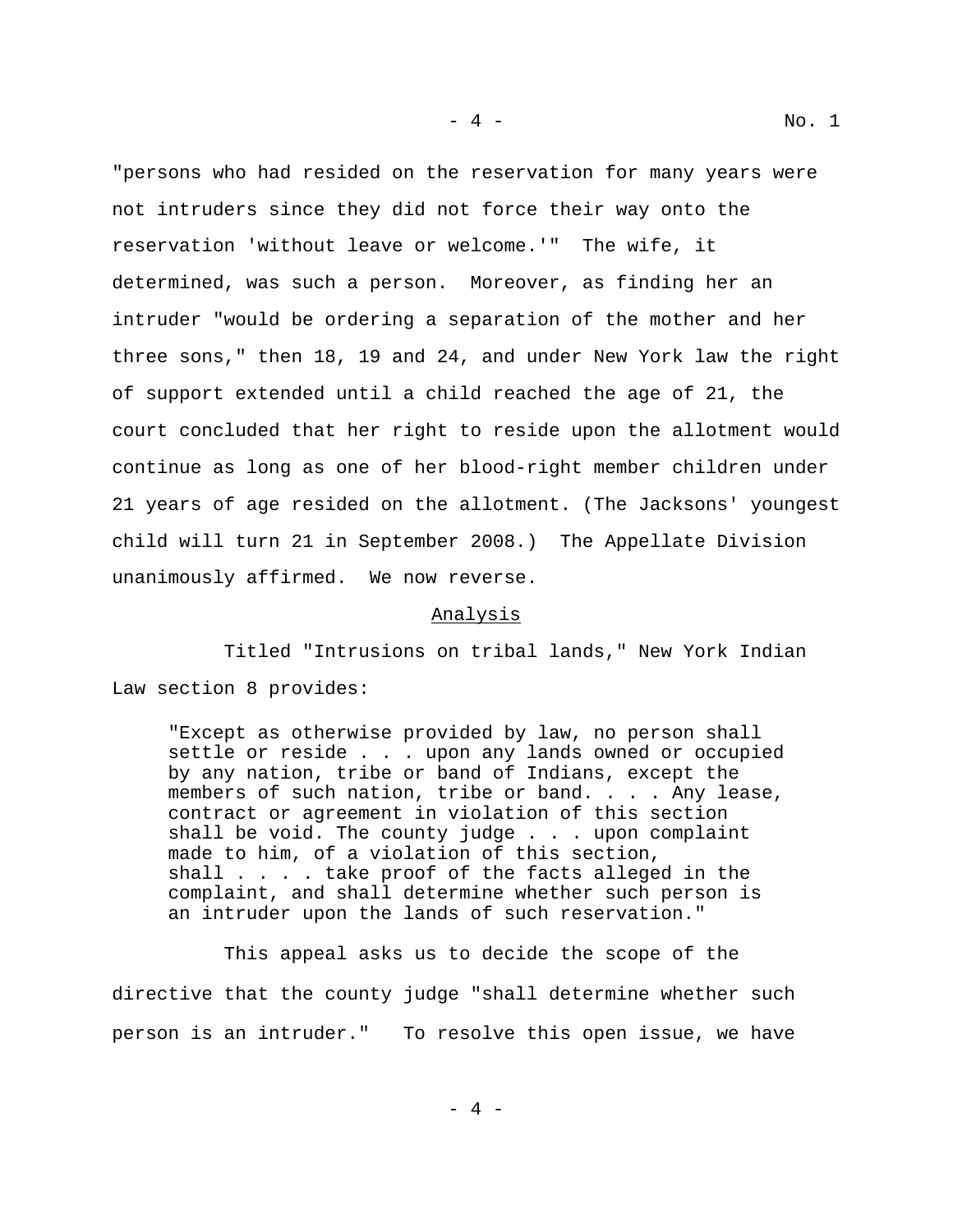examined the relevant statutes and case law, and have considered their implications with regard to the tribes' inherent rights as quasi-sovereign nations. We are persuaded that Indian Law § 8 was not intended to afford a court the broad discretion that was exercised here.

While not defining "intruder," in People v Dibble (16 NY 203 [1857]) -- our sole case interpreting Indian Law §  $8^2$  -we determined that the section (then L 1821, ch 400) was an enforcement mechanism, and thus provided no margin for judicial discretion. The 1821 statute -- titled "An Act respecting Intrusions on Indian Lands" -- did not actually use the term "intruder," but prohibited residence or settlement by "any person or persons, other than Indians" (L 1821, ch 204). We concluded that as part of the state's "duties and obligations" to protect the tribes within its borders, the proceeding was intended to allow "summary removal of persons who have entered upon [Indian] lands" (id. at 212). "The moment the intrusion is made out, and the nature of the territory intruded upon appears, there is nothing to be tried, and nothing for the courts to determine, in

<sup>2</sup> In People ex. rel. Blacksmith v Tracy (1 Denio 617 [1845]), we determined that the decision of a county judge cannot be reviewed by mandamus, and in People ex. rel. Waldron v Soper (7 NY 428) [1852]), that the court was without jurisdiction where defendants were summoned and did not appear before the county judge. Neither, however, actually interpreted the section.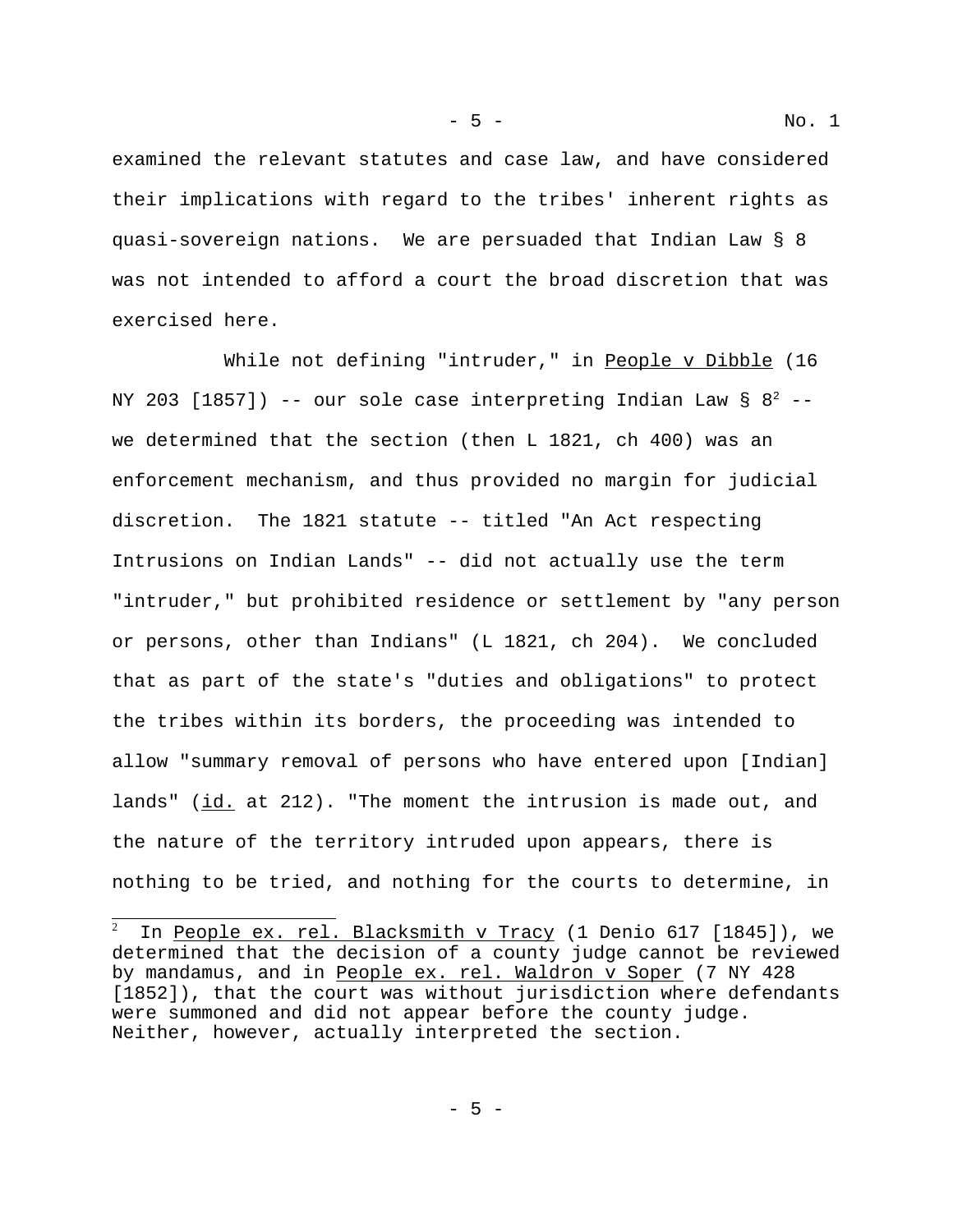respect to the right of occupancy and possession" (id. at 214). The United States Supreme Court affirmed (State of New York v Dibble, 62 US 366, 370 [1858][the law was a "police regulation" intended to protect the bands "from imposition and intrusion"]).

In 1892, the various Indian laws respecting "intrusions" were consolidated. The directive to the county judge was incorporated (from a 1863 law prohibiting non-members of the Tonowanda Band from residing or settling on the Tonowanda reservation), and an exception added for "as otherwise provided by law" (see L 1892, ch 679). Although reenacted as Indian Law § 8 in 1909, amended in 1955 and again in 1957 to add, in relevant part, "in violation of this section" after "any lease, contract or agreement" and "upon complaint made to [the county judge]," the statute's current form is otherwise unchanged from 1892 (see L 1892, ch 679; L 1909, ch 31; L 1955, ch 400; L 1957, ch 886).

In the 1950s, the Third and Fourth Departments of the Appellate Division divided as to the scope of discretion Indian Law § 8 allowed the county judge (see Matter of Stakel (Blueye), 281 AD 183 [4<sup>th</sup> Dept 1953]; Matter of Fischer (Checkman), 283 AD 518 [3d Dept 1954]).

In Stakel (Blueye), Carrie Blueye was the daughter of a Towananda tribal member who had married a Seneca woman. Although lineage was determined through the mother's bloodlines, Carrie

- 6 - No. 1

- 6 -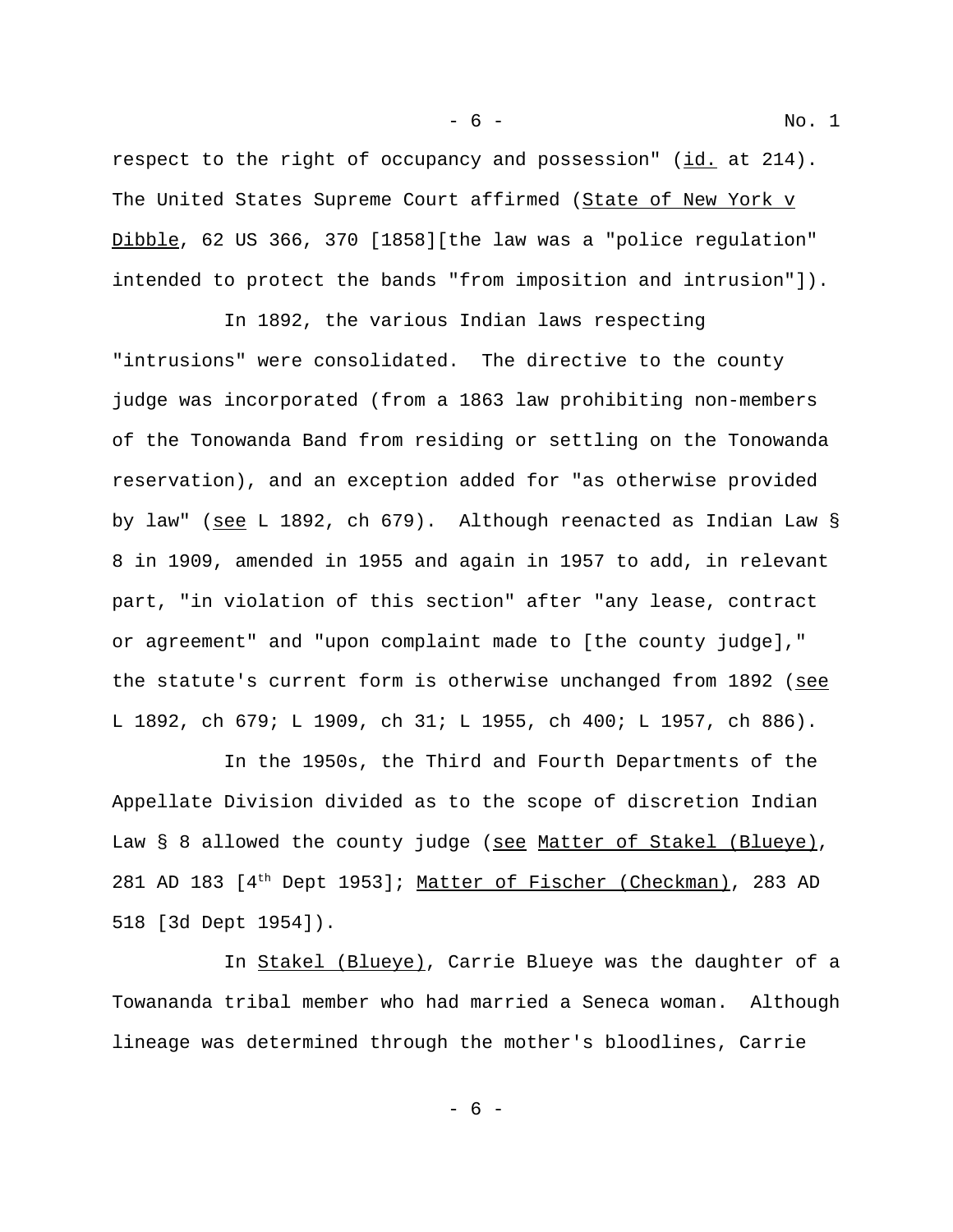Blueye had married a Towananda member and lived on the reservation for more than 60 years. The tribe instituted removal proceedings after her husband died. Even assuming that the custom was to trace nationality through the maternal side, the court concluded that Carrie Blueye was not an "intruder." Finding no definition of intruder in the statute or the evidence, the court relied on the dictionary: "An intruder is said to be 'one who in any way thrusts himself in where he is not wanted'. (Webster's New International Dictionary [2d ed.].) The appellant did not force her way upon the Tonawanda Reservation without leave or welcome" (Stakel (Blueye), 281 AD at 184). In affirming, this Court chose not to adopt the Appellate Division's reasoning, relying instead on Indian Law § 9 and on evidence that written permission to reside on the reservation had been granted Carrie Blueye's mother to reside on the reservation (see Matter of Stakel (Blueye), 306 NY 679, 680 [1954]).<sup>3</sup>

In Fischer (Checkman), a majority of the tribal chiefs of the St. Regis tribe of Mohawk Indians applied to the District Attorney for removal of a non-Indian married to a tribal member. Distinguishing Stakel (Blueye), the court determined that "[t]he

- 7 - No. 1

 $3$  This definition of "intruder" -- considering circumstances surrounding a person's relations with the tribe, in addition to membership or the tribe's own characterization of status -- was, however, thereafter adopted as the applicable test by at least one court -- Onondaga County Court in Matter of Hennessy v Dimmler, (90 Misc2d 523 [1977]).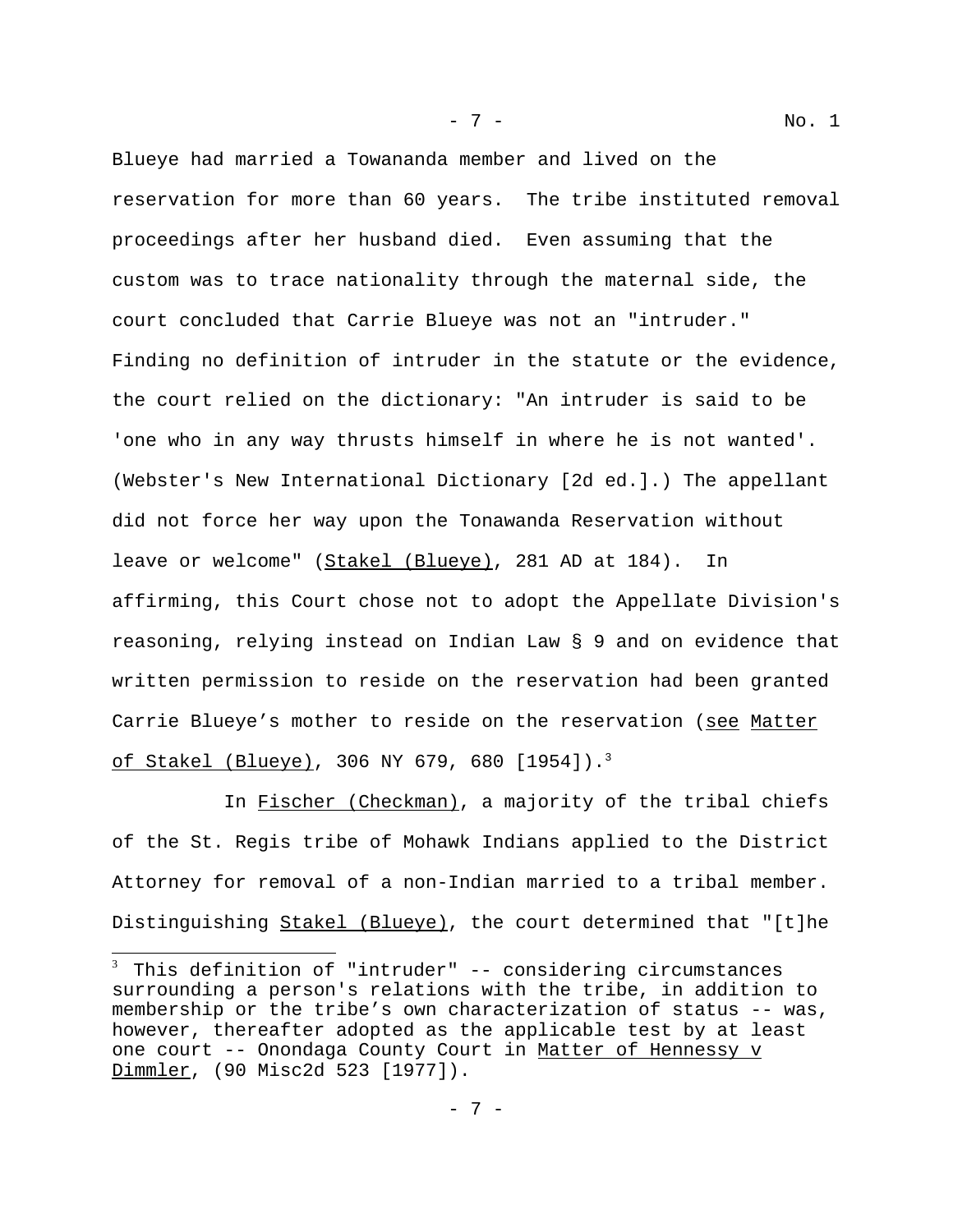only area of open judicial inquiry lies in the right to determine whether or not there is membership in the Indian unit. There is no room left for residual judicial discretion" (Fischer (Checkman), 283 AD at 520). As the Third Department noted,

"Who is an 'intruder' in the sense of the special statutory use of that word in this section is not left to rest on mere general meaning. It is given a contextual definition. The section heading describes the section as 'Intrusions on tribal lands' but what is intended to be meant by 'intrusion' becomes immediately apparent from the opening words of prohibition. 'No person', it reads, shall 'settle or reside' on any lands owned or occupied 'by any nation, tribe or band' of Indians except 'the members of such nation, tribe or band'.

"This language makes the legislative intent explicit. It is the person not a member of the respective Indian unit who undertakes to reside on the lands who becomes an 'intruder.' It is such a person the District Attorney is required to proceed against to remove on the application of the proper Indian authorities; and it is such a person the County Judge is required to order removed. These are the 'intrusions' for which the statutory proceedings are framed" (id. at 519-520).

We agree with the court's reasoning in Fischer (Checkman). In the first instance, a statutory term should be defined by the context of the statute rather than by the dictionary (see Rosner v Metropolitan Property and Liability Insurance Co., 96 NY2d 475, 479 [2001]). Indian Law § 8 makes clear that an "intruder" is a person not a member of the subject tribe who undertakes to reside on tribal lands.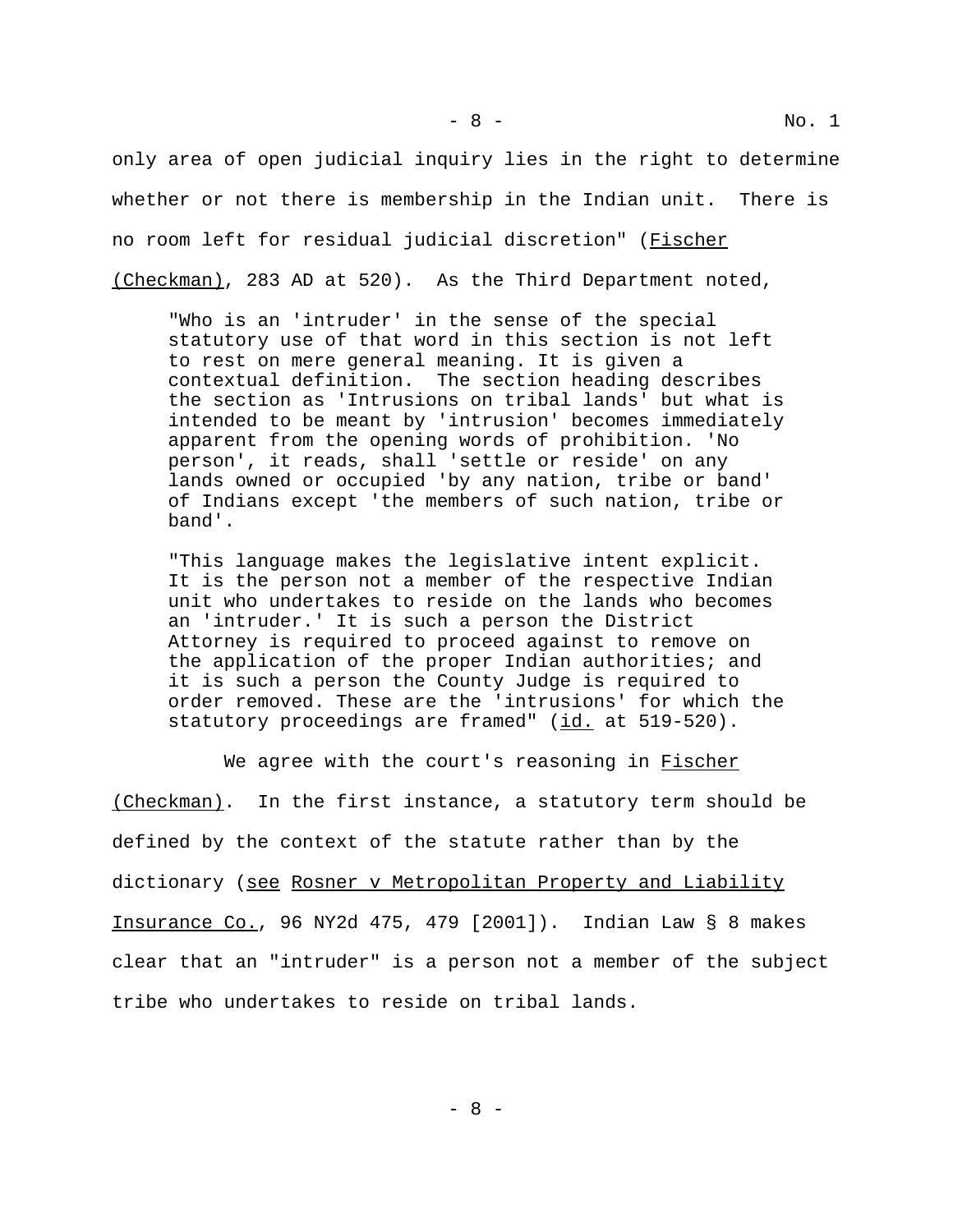From 1788, when the term "intruder" first appeared in treaties with the Onondaga and Oneida, each section that used the term specified in its opening sentence the persons it covered (see Treaty with the Onondagas [intruder is "any person" except the Onondaga who had "come to reside or settle" on Onondaga lands<sup>4</sup> ]; L 1821, ch 204 ["any person or persons, other than Indians" who "settle or reside on lands belonging to or occupied by any nation or tribe of Indians"]; L 1863, ch 90 ["any Indians, other than members of the Tonowanda band"]; L 1892, ch 679 ["person[s]" who "shall settle or reside upon any lands owned . . . by any nation, tribe or band of Indians" except for its own members]).

Although the language directing that the county judge "determine whether such person is an intruder upon the lands of such reservation" was added in 1892, we conclude that it was not intended to alter the scope of the court's discretion, which was still limited to the opening definition. This conclusion is supported by the clause, present in each version, that "[a]ny lease, contract or agreement . . . shall be void," as such

- 9 - No. 1

 $^4$  Treaty with the Onondagas, Sept. 12, 1788, Report of the Special Committee to Investigate the Indian Problem of the State of New York, Appointed by the Assembly of 1888, transmitted to the Legislature 1889 [Whipple Report at 190, 191]; see also Treaty with the Oneida, Sept. 22, 1788 [Whipple Report at 237, 239]).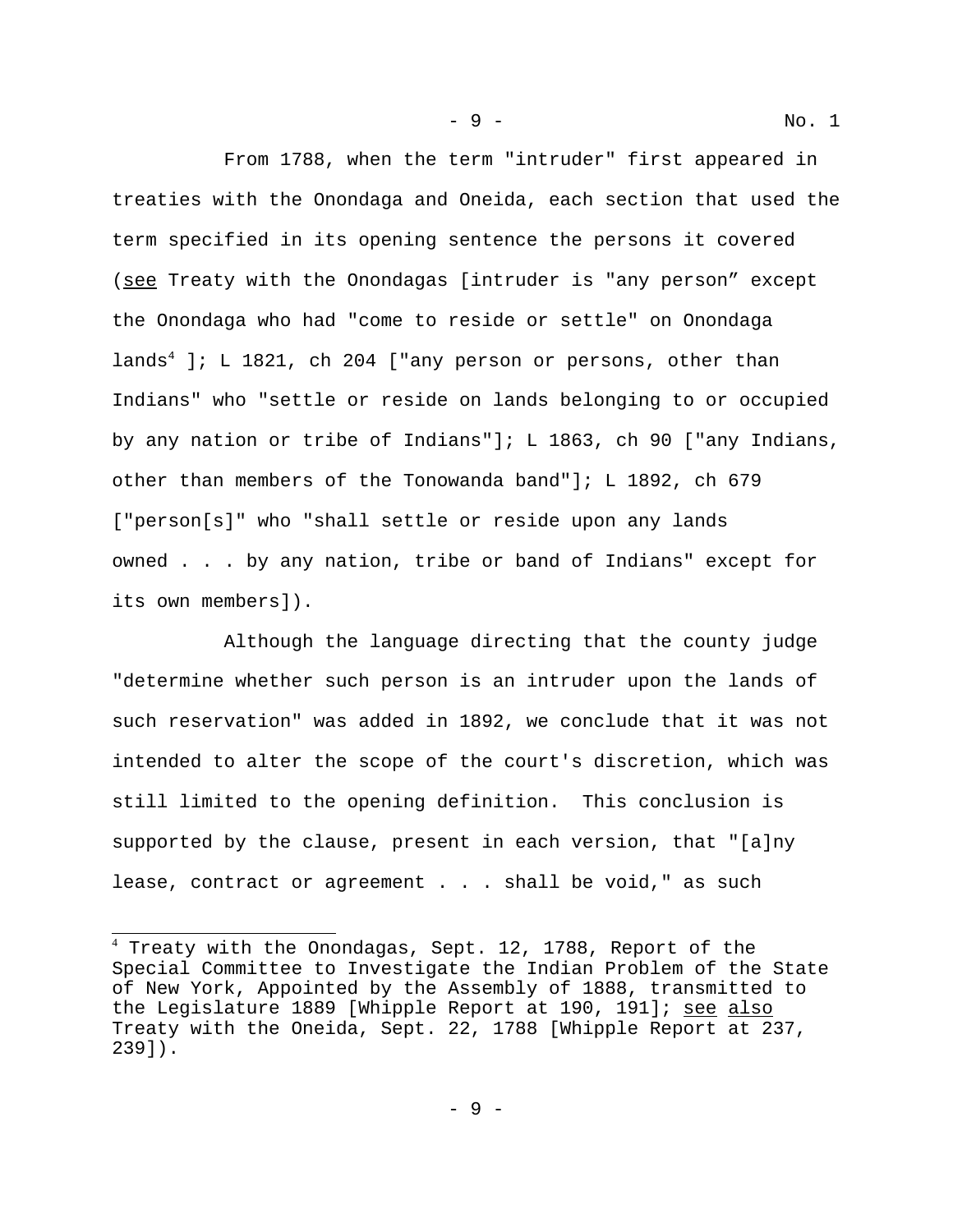language would be meaningless if the tribe could, by its actions, "agree" to accept an outsider and change such person's status as an "intruder." It is further supported by the clause added in 1957, "in violation of this section," necessarily referring back to the opening sentence of "this section." The alternative Stakel (Blueye) test ignores the statute's own definition.

The definition would, moreover, be inconsistent with the sovereignty retained by the tribes.

 Indian tribes are "unique aggregations" possessing whatever "attributes of sovereignty over both their members and their territory" have not been implicitly divested by their dependent status, including the right to "self-government and territorial management" (see United States v Mazurie, 419 US 544, 557 [1975]; Merrion v Jicarilla Apache Tribe, 455 US 130, 137 [1981]; see, e.g. Worcester v Georgia, 31 US 515, 580 [1832]). Essential to this retained right to "self-government and territorial management" is tribes' power to make their own law on internal matters (see Santa Clara Pueblo v Martinez (436 US 49, 55 [1978]), the right to determine membership (Roff v Burney, 168 US 218, 222 [1897]) and conversely, the "right to exclude" nonmembers from Indian lands (see Merrion, 455 US 130, 144, 185 [1981]). The right to exclude necessarily includes the "lesser

- 10 - No. 1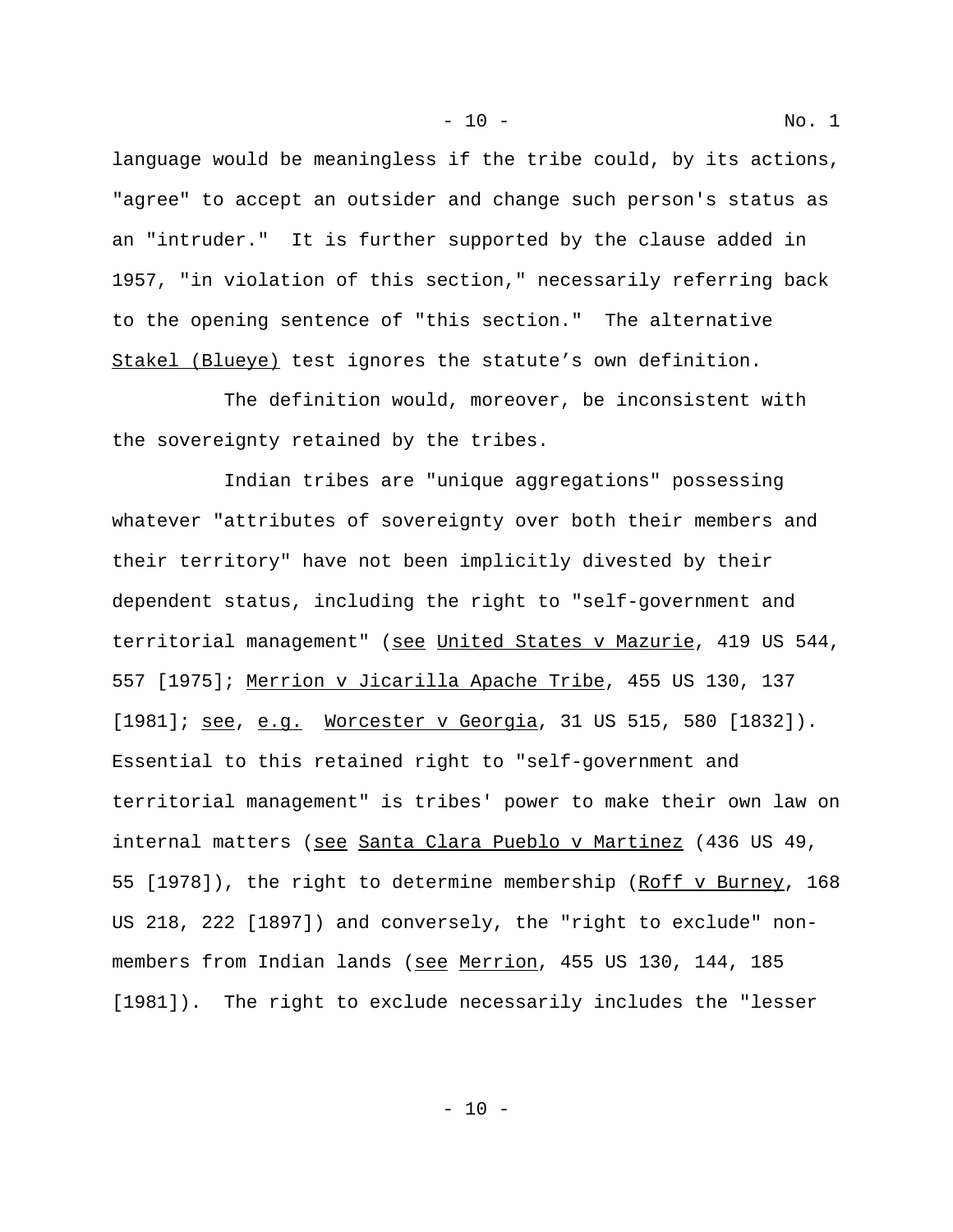power to place conditions on entry, on continued presence, or on reservation conduct" (Merrion, 455 US at 144).

Since at least 1849, New York has acknowledged the customs and laws of many tribal governments, including the Poospatuck, in its statutes (see New York Indian Law §§ 20-153; People ex rel. La Forte v Rubin, 98 NYS 787, 788-9 [NY Sup 1905]). In Matter of Patterson v Seneca Nation (245 NY 433 [1927]), we held that the question of tribal membership "must be determined by the self-governing Seneca Nation, through its council, according to Seneca laws, usages and customs" (id. at 446).

"[U]nless the last vestige of separate national life has been withdrawn from the Indian tribes by encroaching State legislation, then surely, it must follow that the Seneca Nation of Indians has retained for itself that prerequisite to their self-preservation and integrity as a nation, the right to determine by whom its membership shall be constituted"  $(id.$  at  $438)$ .

New York courts have also generally recognized that tribal law, usages and customs not only control tribal membership but also impact their ability to determine a non-member's status as an "intruder" (see Woodin v Seeley, 141 Misc 207 [Chautauqua Cty Ct 1931][family of deceased son of member of Seneca tribe who married a non-Indian had no right of inheritance pursuant to Seneca law and were subject to removal as intruders]; Matter of District Attorney of Suffolk County v Nelson, 68 Misc2d 614, 618-

- 11 -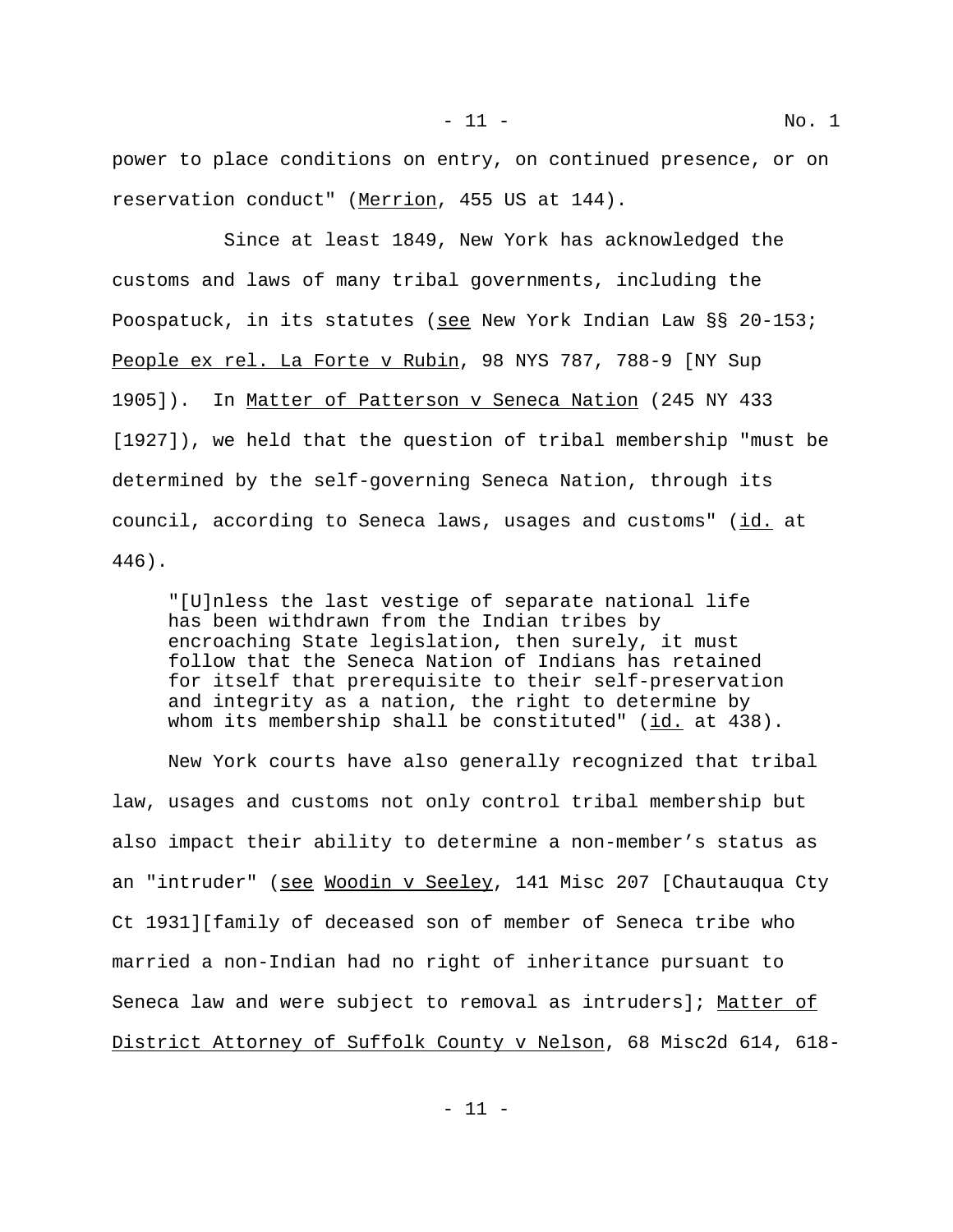619 [Suffolk Cty Ct 1972][adopted daughter of member of Poospatuck Nation did not become a member pursuant to tribal bylaw, therefore she and her husband were intruders upon the reservation]; Tuscarora Nation v Swanson (108 Misc2d 429, 432 [NY Sup 1981][tribal member and non-Indian husband "[we]re intruders upon plaintiff's lands as they have not shown any right to remain there, either under the tribal laws of the Tuscarora or the Onondaga Nations"]). The tribes' right to make internal substantive law, and to determine their own membership according to such law, is diminished if county courts have the discretion independently to decide who is an "intruder" on Indian lands.

- 12 - No. 1

In sum, New York Indian Law § 8 defines intruders as "non-members" who "reside or settle" within the boundaries of recognized Indian land. As there is no dispute that Tina Jackson is not a member of the Poospatuck Nation and resides on a reservation allotment, she is an "intruder" within the meaning of section 8.<sup>5</sup> However unwise the application for her removal may appear to this Court, the tribe did not abrogate its own by-laws, usages and customs in determining that, following the transfer, she has no right to reside on the allotment, and County Court was therefore without discretion to dismiss the petition.

<sup>5</sup> We note that the wife's status as an "intruder" has no bearing on her ownership of the trailer, allegedly purchased with her own funds.